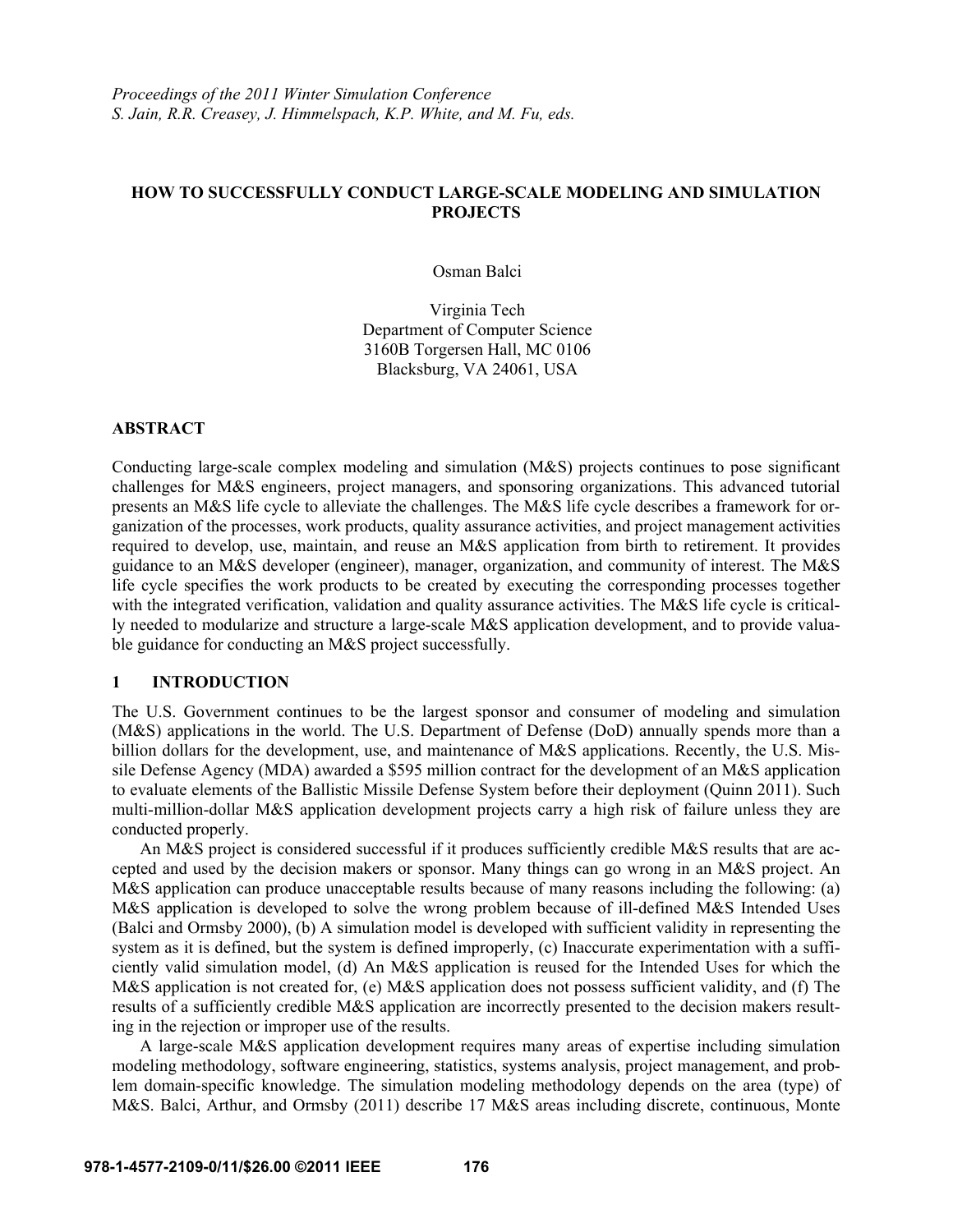Carlo, system dynamics, and agent-based. The use of these M&S types spans dozens of different disciplines for many Intended Uses.

The purpose of this advanced tutorial is to provide guidelines on how to conduct an M&S project in accordance with the M&S life cycle created by the author to increase the probability of success. The M&S life cycle is presented in Section 2. Concluding remarks are given in Section 3.

### **2 A LIFE CYCLE FOR MODELING AND SIMULATION**

A life cycle for M&S created by the author is presented in Figure 1. The M&S life cycle represents a framework for organization of the processes, work products, quality assurance activities, and project management activities required to develop, use, maintain, and reuse an M&S application from birth to retirement. The M&S life cycle is created to modularize and structure an M&S application development and to provide guidance to an M&S developer (engineer), manager, organization, and community of interest.

The M&S life cycle represents a dozen processes organized in a logical order, as depicted in Figure 1, starting with Problem Formulation and culminating with Reuse. Nine more processes are listed in Figure 1 to represent other aspects of the M&S life cycle.

A *process*, represented by a double-line arrow, is executed to create a work *product*. For example, we execute the process of Conceptual Modeling to create a Conceptual Model or the process of Design to create a Design Specification. A work *product* is created in different forms, i.e., document, model, executable, results, or repository, as shown with different symbology in Figure 1.

The M&S life cycle should not be interpreted as strictly sequential or linear. The sequential representation of the double-line arrows is intended to show the direction of workflow throughout the life cycle. The life cycle is iterative in nature and reverse transitions are expected. For example, an error identified during verification and validation  $(V&V)$  of an executable submodel may require changes in the requirements specification and redoing the earlier work. We typically bounce back and forth between the processes until we achieve sufficient confidence in the quality of the work products.

In the following sections, we provide guidelines throughout the M&S life cycle for successfully conducting a large-scale M&S project. For detailed information about the M&S life cycle, the reader is referred to Balci (2011).

#### **2.1 Problem Formulation**

The Universe of Discourse, the starting point for the life cycle, refers to a specific problem domain for a Community of Interest (COI). For example, for the Ballistic Missile Defense (BMD) COI, the Universe of Discourse can be defined as a class containing all the entities referred to in a BMD discourse, or as an inclusive class of entities that is tacitly implied or explicitly delineated as the subject of a statement, discourse, or theory related to BMD.

For example, in one BMD COI's Universe of Discourse (problem domain), BMD engineers try to model and simulate the trajectory of an exoatmospheric ballistic missile for the Intended Use of estimating the position of the missile after  $\Delta t$  time units given its current position. This estimation problem, called Signature M&S, is critically important for deciding when to fire the ground-based or sea-based kill vehicle to intercept the incoming missile. Such M&S-based estimation is very complex since the missile trajectory is influenced by many factors including missile speed, gravity, temperature, composition of the missile hard body and its chemical interactions with atmosphere, and position of the sun and moon.

*Problem Formulation* (a.k.a. Problem Structuring or Problem Definition) is the process by which the Universe of Discourse is analyzed to create a Formulated Problem, which is sufficiently well defined to enable specific action. This process takes the Universe of Discourse description as input and produces the work product Formulated Problem as output. Problem Formulation is the beginning of every problem solving methodology / project.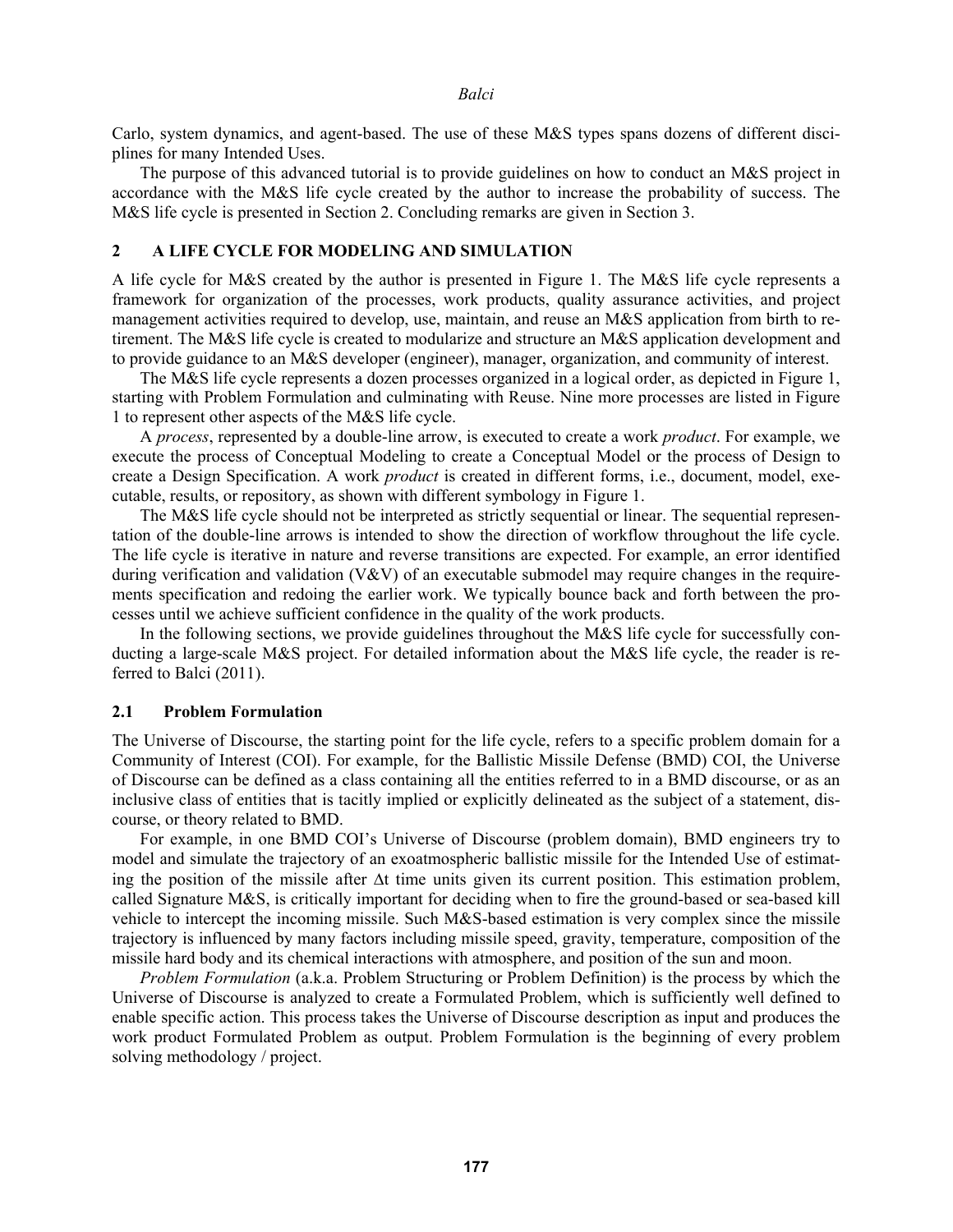

Figure 1: A Life Cycle for Modeling and Simulation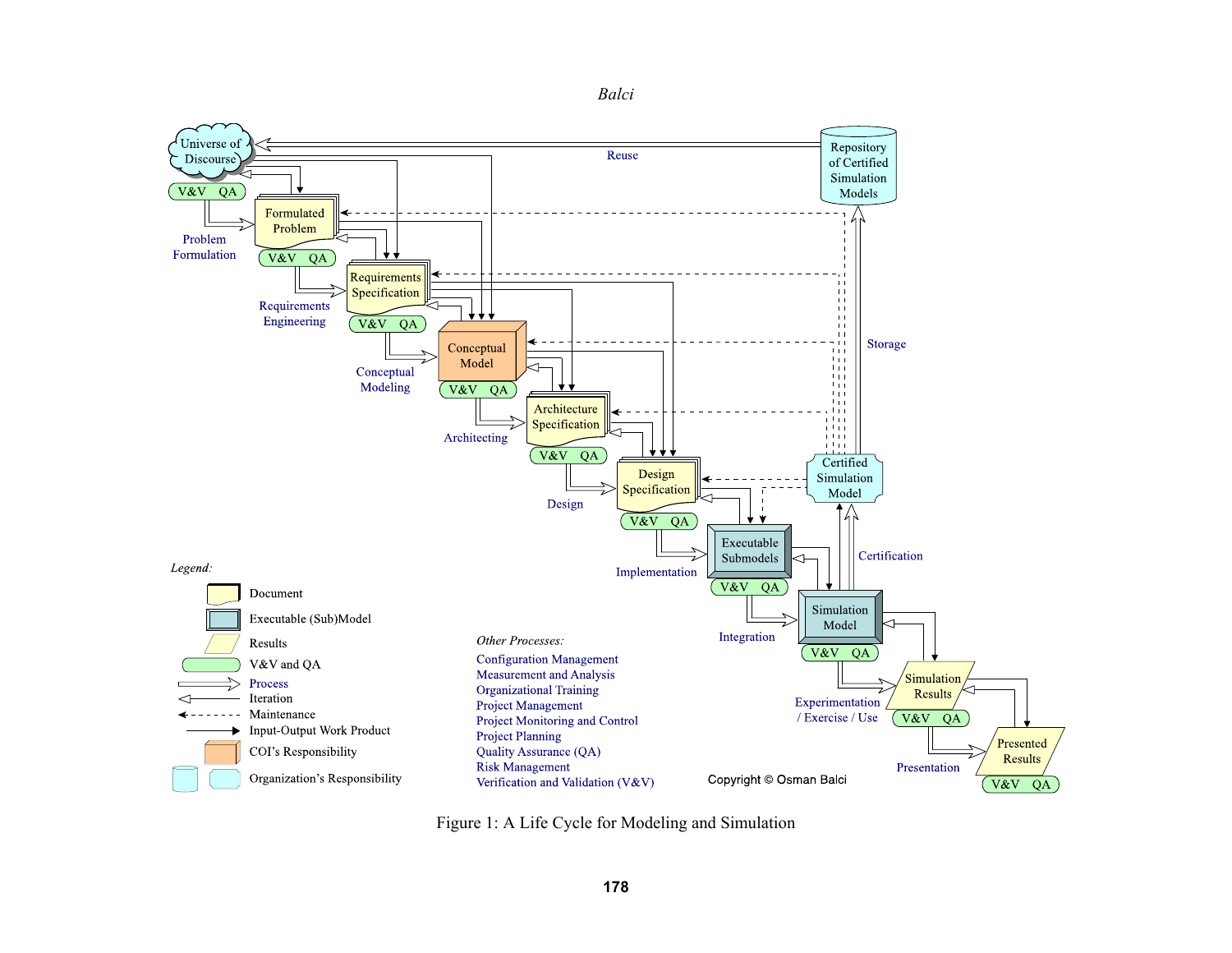Unfortunately, the process of Problem Formulation is not given sufficient attention during the M&S life cycle without realizing that the accuracy of Problem Formulation greatly affects the acceptability and credibility of M&S application results. *Type III Error* is defined as the error of solving the wrong problem and is committed in this process (Balci 2010).

### **2.2 Requirements Engineering**

*Requirements Engineering* is the process of elicitation of requirements based on the formulated problem and the universe of discourse, and specification of the requirements in an authoritative manner. This process takes the Formulated Problem and the problem domain (Universe of Discourse) as input and produces an M&S Requirements Specification Document (RSD) as the output work product. The M&S RSD becomes part of a legal contract between the M&S developer and the M&S sponsor.

Requirements Engineering *Quality Assurance* (QA) should be conducted by integrating the assessments of quality of the M&S RSD work *product*, requirements engineering *process* quality, quality of the *people* employed in requirements engineering, and *project* characteristics related to this life cycle stage.

The M&S RSD should clearly dictate the *M&S Acceptability Criteria* with respect to which the delivered M&S application will be judged so as to prevent any "finger pointing" during Acceptance Testing.

An M&S application's Intended Use refers to the explicitly and clearly defined purpose for which the application is intended for use (Balci and Ormsby 2000). Intended Uses (Objectives) should be properly defined in this process since they become the point of reference for the rest of the M&S life cycle. V&V and QA are carried out throughout the M&S life cycle with respect to the defined Intended Uses.

An M&S requirement should be specified using "shall", e.g., "a simulation model user *shall* be able to specify the number of simulation runs to perform."

An M&S requirement should be engineered as a product with a set of required quality characteristics such as accuracy, clarity, completeness, consistency, feasibility, modifiability, testability, and traceability.

#### **2.3 Conceptual Modeling**

A simulation *Conceptual Model* (CM) is a repository of high-level conceptual constructs and knowledge specified in a variety of communicative forms (e.g., animation, audio, chart, diagram, drawing, equation, graph, image, text, and video) intended to assist in the design of any type of large-scale complex M&S application (Balci and Ormsby 2007; Balci, Arthur, and Ormsby 2011).

*Conceptual Modeling* is the process of developing the highest layer of abstraction / representation, which is closer to the level of thinking of a simulation model designer, for specifying high-level conceptual constructs and knowledge in a variety of communicative forms intended to assist in the design of any type of large-scale complex M&S application. This process takes the M&S RSD, Formulated Problem, and problem domain (Universe of Discourse) as input and produces a Conceptual Model specification as the output work product.

A CM should be created and maintained for a COI under the leadership and funding of a leading organization in that COI and should be provided for use by the simulation model designers in that COI. Many COIs exist such as air traffic control, automobile manufacturing, ballistic missile defense, business process reengineering, emergency response management, military training, network-centric operations and warfare, supply chain management, telecommunications, and transportation.

For example, Federal Emergency Management Agency (FEMA) can lead the development of a CM for the Emergency Response Management COI to assist in the design of M&S applications in that COI; National Institute of Standards and Technology (NIST) can lead the development of a CM for the Manufacturing COI to assist in the design of M&S applications in that COI; and Missile Defense Agency (MDA) can lead the development of a CM for the Ballistic Missile Defense COI to assist in the design of M&S applications in that COI.

A CM becomes an asset for a COI and provides significant economical benefits through its reuse in designing many simulation models within the problem domain of that COI.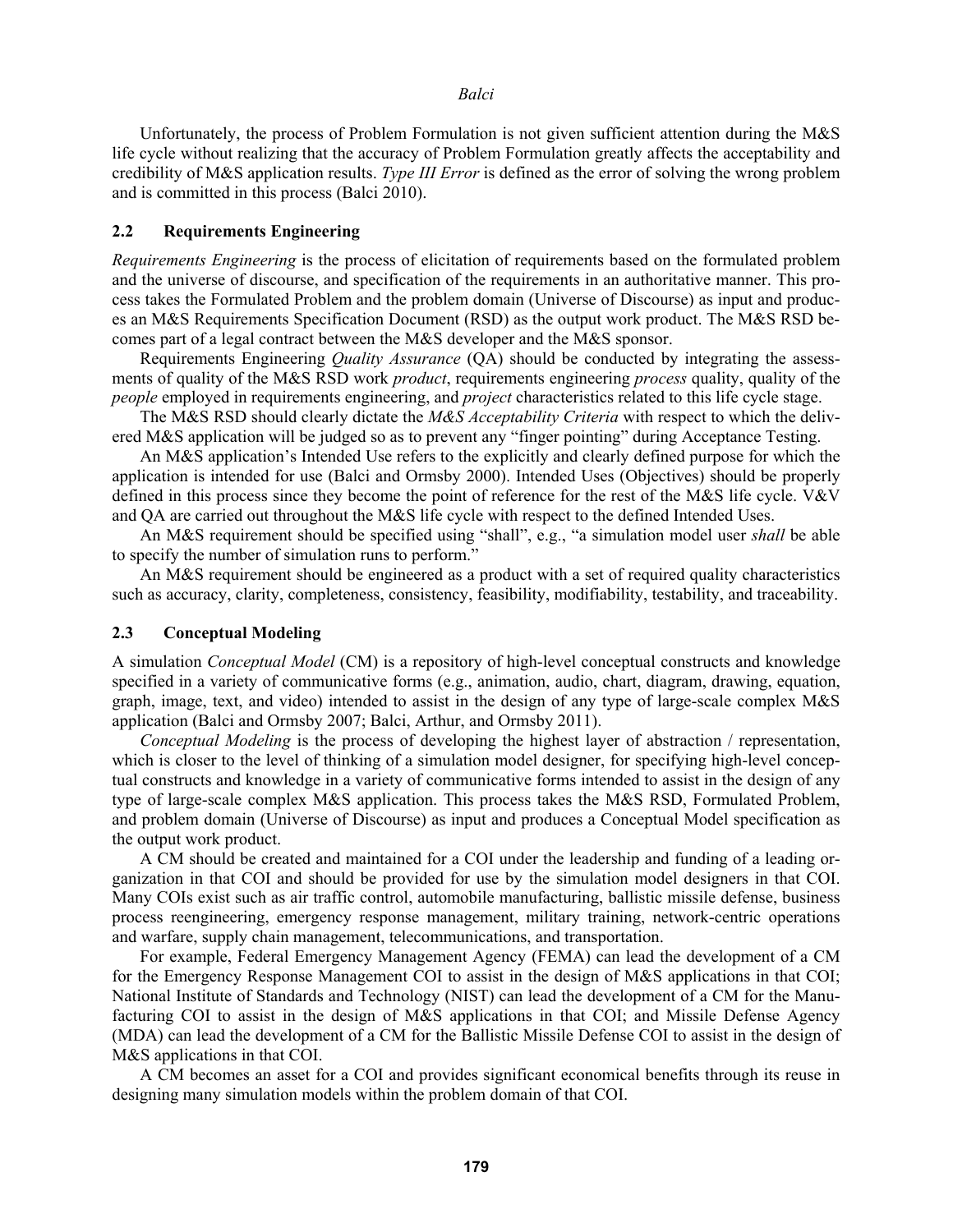# **2.4 Architecting**

*Architecting* is the process of creating and specifying an architecture for a network-centric M&S application based on the Conceptual Model and the M&S RSD. The process of Architecting takes the Conceptual Model and M&S RSD as input and produces a network-centric M&S application's Architecture Specification as the output work product. The process of architecting can be conducted under the guidelines provided by Chigani and Balci (2011).

The output, *Architecture Specification*, refers to the fundamental organization of M&S application components that interoperate over a network (e.g., Internet, virtual private network, wireless network), relationships among the M&S application components, and the principles and guidelines governing the design and evolution of those components. An M&S application architecture is specified by typically using U.S. Department of Defense (DoD) Architecture Framework (DoDAF), which provides 52 diagrams for representing an architecture (DoDAF 2009).

High Level Architecture (HLA) is the DoD / IEEE / NATO Standard network-centric (i.e., distributed) simulation architecture (IEEE 2000). Other architectures are also available for M&S applications such as Client-Server Architecture (CSA), Distributed Objects Architecture (DOA), and Service-Oriented Architecture (SOA). For example, Myers and Balci (2009) present a web-based visual simulation architecture based on CSA. Balci and Page (2009) introduce potential technologies for engineering networkcentric M&S applications.

Architecting QA should be conducted by integrating the assessments of quality of the Architecture Specification work product, architecting process quality, quality of the people employed in architecting, and project characteristics related to the life cycle stage for architecting.

## **2.5 Design**

The process of *Design* deals with the instantiation (creation) of a design of the M&S application from the Architecture Specification. The Design process takes the M&S RSD, Conceptual Model, and Architecture Specification as input and produces a Design Specification of the M&S application as the output work product.

M&S application Design is created in accordance with the M&S area (type). For example, a continuous simulation model is designed using differential equations; a Monte Carlo simulation model is designed using statistical random sampling; and a system dynamics simulation model is designed using rate equations.

M&S application Design QA should be conducted by integrating the assessments of quality of the M&S application Design Specification work product, design process quality, quality of the people employed in design, and project characteristics related to the life cycle stage for design.

## **2.6 Implementation**

*Implementation* is the process of programming a simulation model design specification by using a simulation software product (e.g., Arena, AutoMod, ProModel) or a high-level programming language (e.g., C, C++, C#, Objective C, Java).

A simulation model is decomposed into submodels (modules or components) to overcome the complexity. This process takes the simulation model Design Specification as input and produces the Executable Submodels as the output work product. For large complex simulations, different submodels (components) can be contracted out to different companies for development or can be developed by different teams or groups within the same company.

## **2.7 Integration**

*Integration* is the process of combining the individually developed submodels. This process takes the Executable Submodels as input and produces the integrated Simulation Model as a finished product.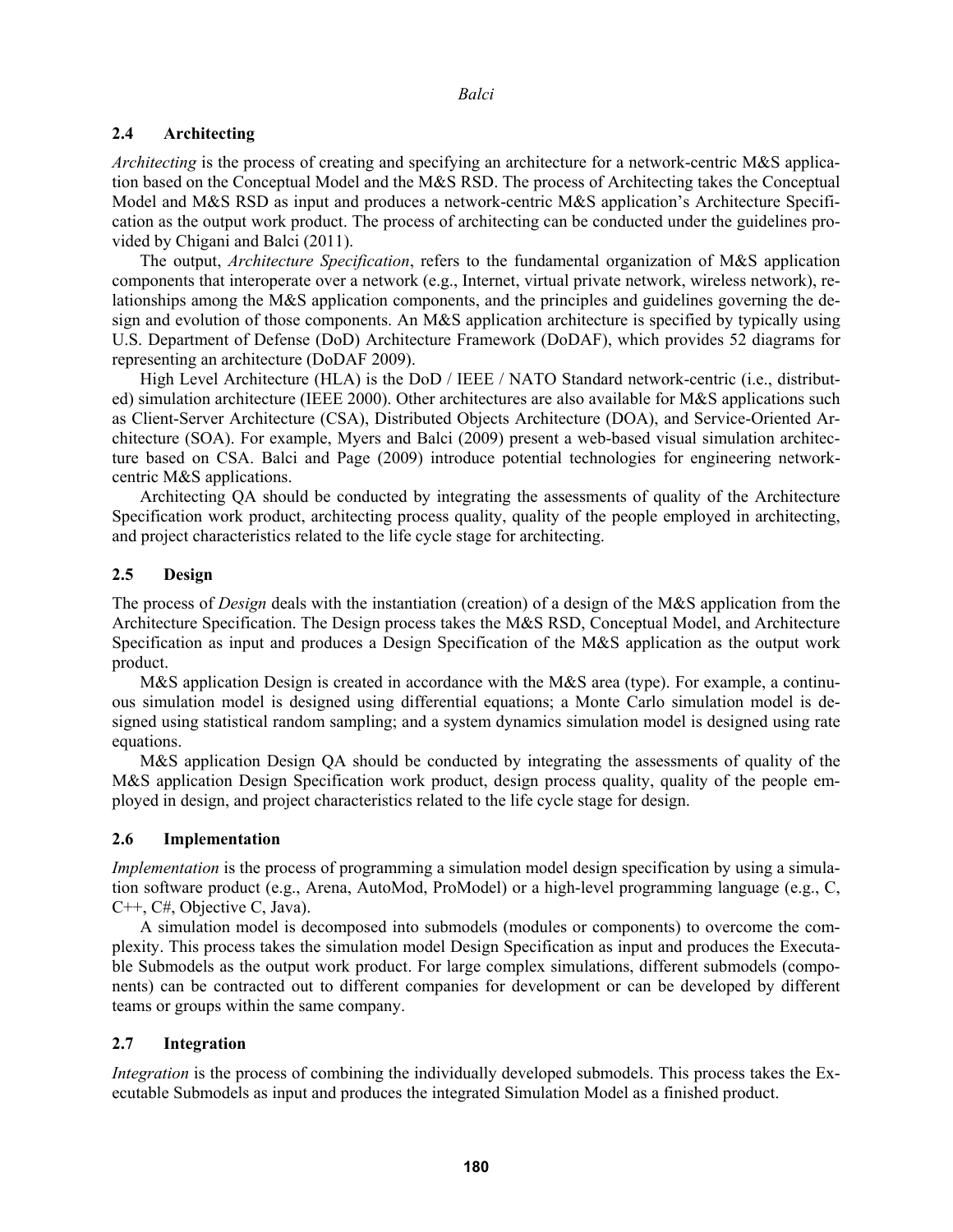Integration QA should be conducted by integrating the assessments of quality of the simulation model work product, integration process quality, quality of the people employed in integration, and project characteristics related to the life cycle stage for integration.

### **2.8 Experimentation, Exercise or Use**

*Experimentation / Exercise / Use* is the process in which the finished Simulation Model is experimented with (for problem solving), exercised (for training purposes), or otherwise used. This process produces the Simulation Results based on the experimentation, exercise or use. The simulation results make up the solution to the problem (for problem solving), show effectiveness of training (for training purposes), or indicate some benefit in using the simulation model (e.g., for research).

#### **2.9 Presentation**

*Presentation* is the process of (a) interpretation of the simulation results, (b) documentation of the simulation results, and (c) communication of the simulation results to the decision makers.

A *descriptive model* is a model which describes the behavior of a system without any value judgment on the "goodness" or "badness" of such behavior. All simulation models are descriptive models and their results must be interpreted.

Due to the complexity of some simulation results, failing to properly interpret, document, and communicate the simulation results may lead to wrong decisions in spite of the fact that the simulation results are sufficiently credible.

#### **2.10 Certification**

*Certification* is the process of independently awarding a "Certificate", a "Seal of Approval" or a "Mark of Conformity" formally attesting that a simulation model fulfills specific quality criteria under a set of prescribed Intended Uses.

Certification is defined as a "procedure by which a third party gives written assurance that a product, process or service conforms to specified characteristics" (ISO 2011).

Certification is the responsibility of the organization that sponsored the M&S application development. The independent award is regarded by the M&S application sponsor as providing some form of guarantee of quality and credibility. Based on the guarantee, the sponsor decides to use the simulation results in making key decisions. The consequences of wrong certification may be catastrophic.

## **2.11 Storage**

Creation of an organization-wide Repository of Certified Simulation Models is the responsibility of any organization that develops and uses M&S applications on a regular basis. A Certified Simulation Model becomes an asset for an organization (e.g., DoD, FEMA, MDA, National Aeronautics and Space Administration, NIST) and must be preserved and reused.

The process of *Storage* places the Certified Simulation Model with its full documentation and data into an organization-wide repository for reuse. Storage of models, submodels, documentation, and data should be done using metadata to facilitate the search and retrieval operations.

## **2.12 Reuse**

The process of *Reuse* deals with the reuse of models or submodels from the Repository of Certified Simulation Models.

## **3 CONCLUDING REMARKS**

Modularization or decomposition stands out to be the best approach to employ when faced with significant complexity of a large-scale M&S application. The use of a life cycle is critically important to modu-